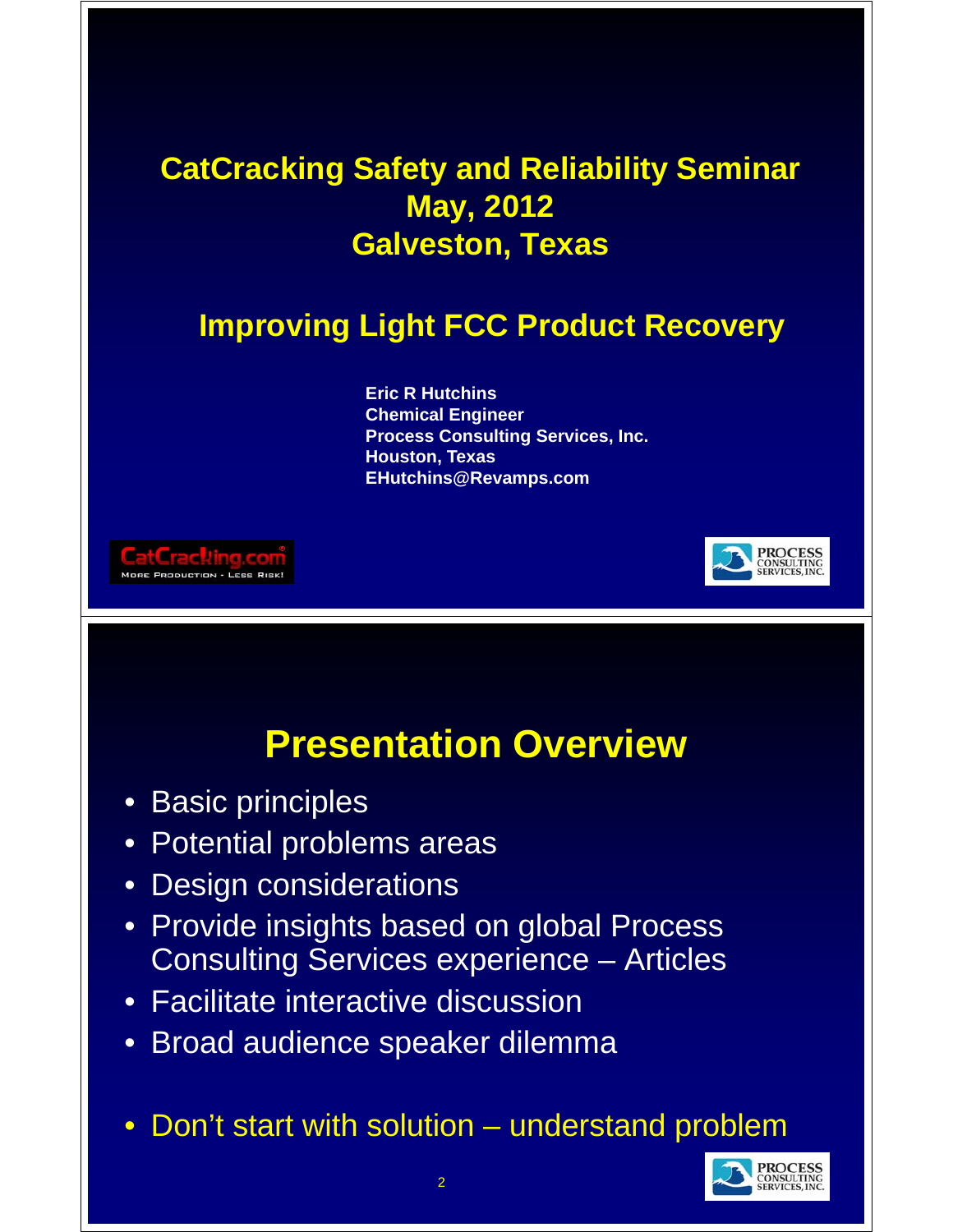## **Presentation Take-Aways**

- Get out of your office and measure what is actually happening in the field
	- Everywhere we go we see more and more people trying to troubleshoot their units from the comfort of their air-conditioned offices (Example – DHDS)
- P3>P2>P1
- The newest high-tech widget is not always the best solution

3





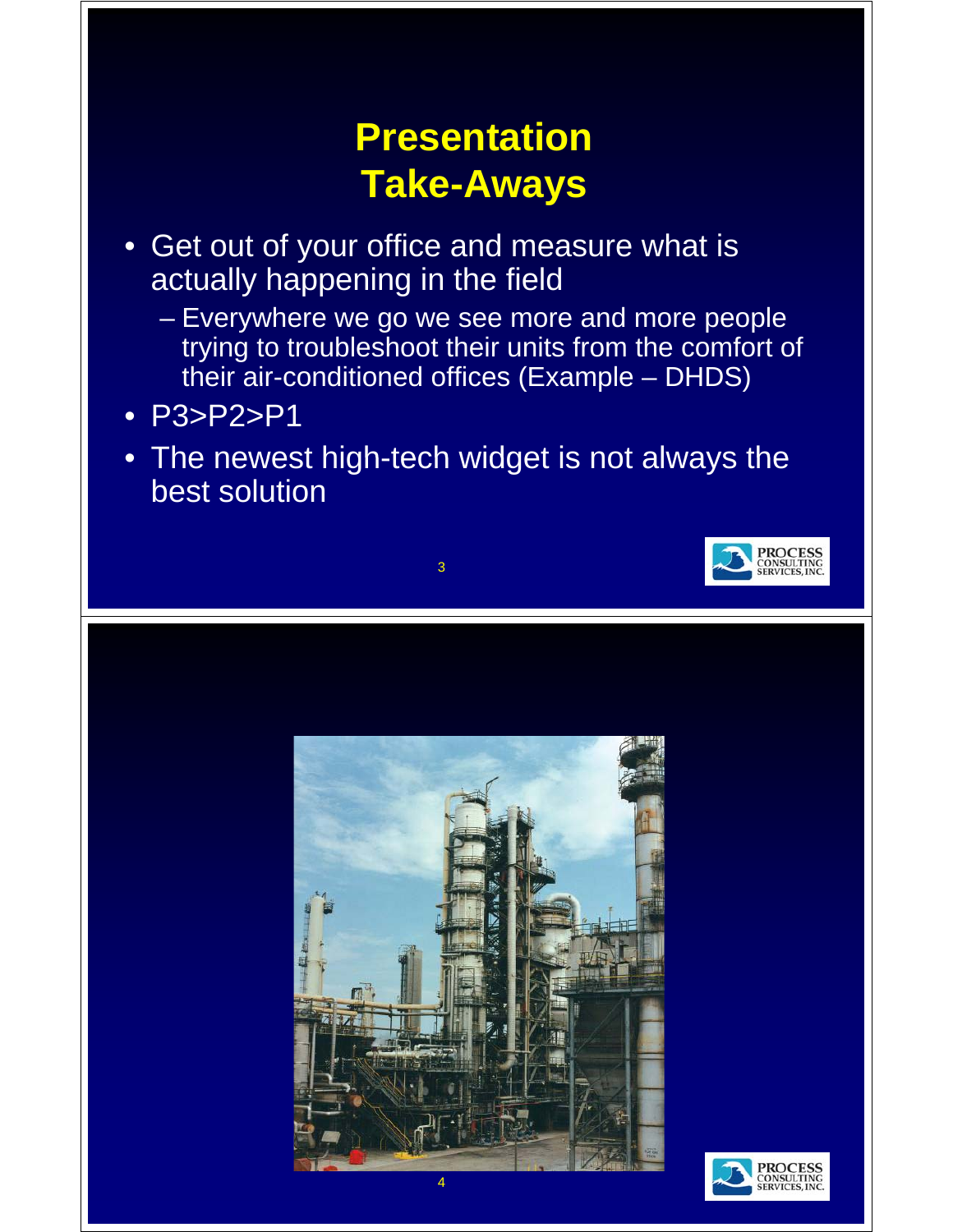#### **Basic Principles Basic Principles Product Fractionation**

- Product fractionation is controlled by liquid/vapor ratio  $(L/V)$  in each fractionation section
- The number of fractionating trays or amount of packing is important
- But without adequate reflux (L) fractionation will be poor
- Location and amount of heat removal set L/V

5

• Heat balance determines fractionation assuming column internals operating correctly



#### **Column Internals Column General**

- Valve and sieve tray are used in most new FCC designs by all licensors
- Structured packing and grid is primarily used for revamps, although a few new units have been designed with packing
- Structured packing has been used for more than 30 years in the Main Column and Gas Plants
- Poor liquid distribution single biggest cause of poor packing performance

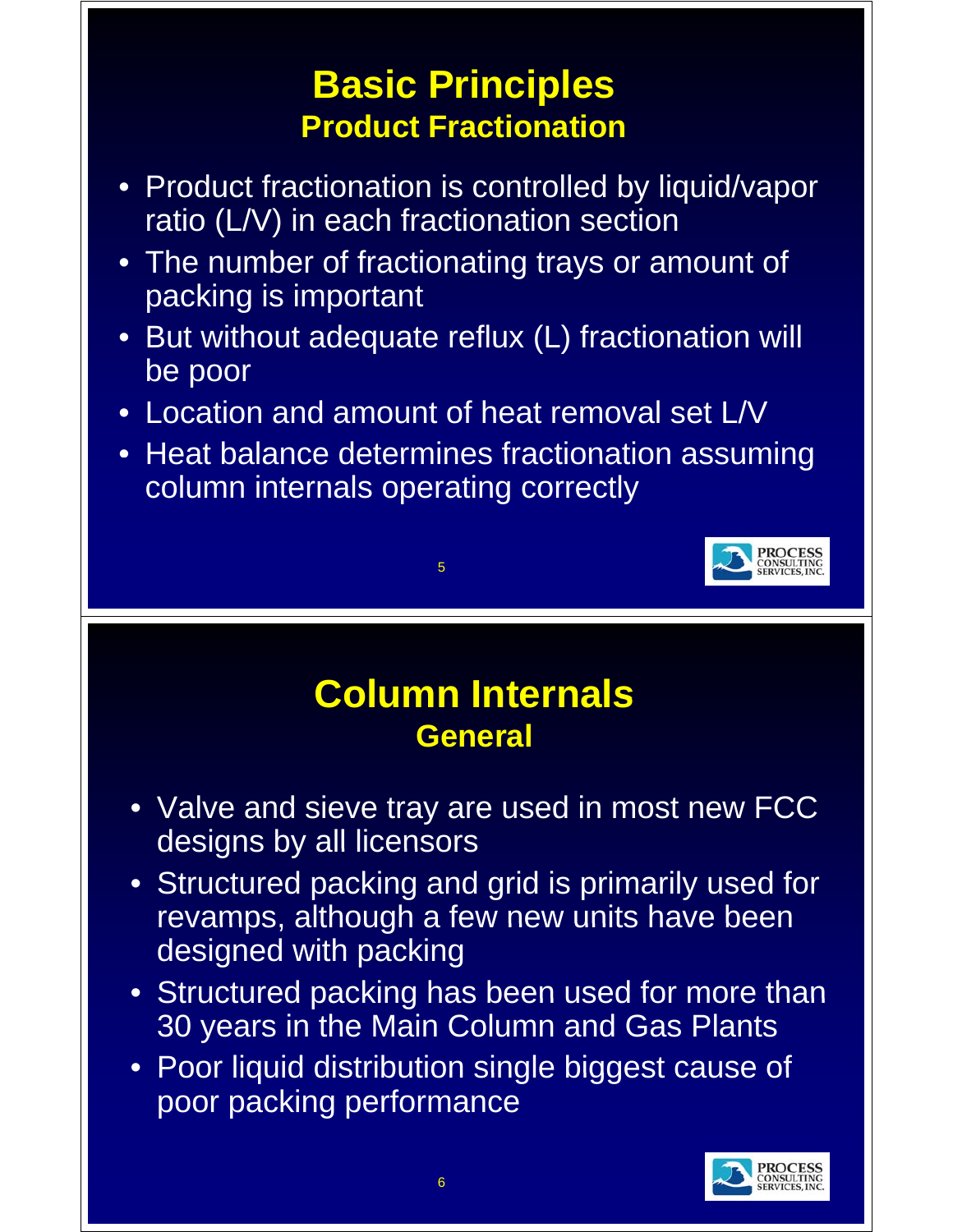# **Packing Benefits/Debits Packing**

- Reduced pressure drop
- Higher capacity than trays
- More expensive
- As a revamp tool it is unmatched; replacing a column is very expensive

7



### **Fractionation Efficiency**

- Well designed trays that are not flooding have an efficiency of  $\sim 65 - 70\%$
- Structured packing (0.5" crimp) has approximately a 24" HETP assuming good liquid and vapor distribution
- Packing efficiency is primarily a function of liquid distribution
- Poor liquid distribution can increase 0.5" crimp HETP from 24" to 10 feet! Yes, 10 feet!!

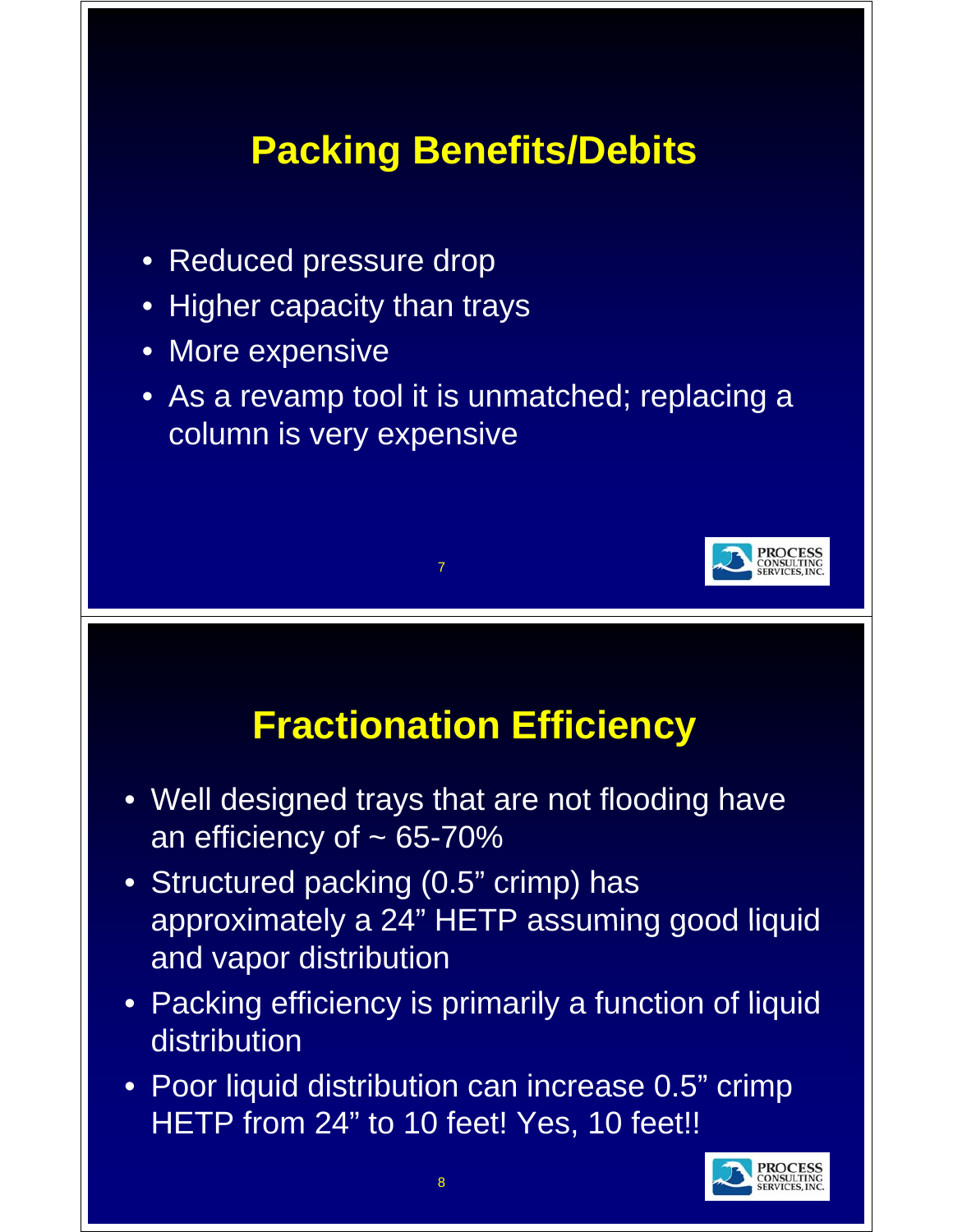# **Wet Gas Compressor System**

- Compresses main column overhead gas to gas plant operating pressure
- Maintains reactor pressure and raises outlet pressure so C<sub>5</sub>'s and lighter can be recovered using cooling water
- Higher gas plant operating pressure improves  $\overline{C_3}$  recovery but increases compressor discharge pressure and power consumption

9



#### **Gas Plant Operation**

- Primary absorbers recover the C<sub>3</sub>'s and heavier
- $\bullet~$  Strippers reject  $\mathsf{C}_2$ 's and  $\mathsf{H}_2\mathsf{S}$  to fuel gas
- Debutanizer,  $C_3/C_4$  splitter and gasoline splitter separate the stripper bottoms for downstream processing and/or blending
- SIMPLIFY
- GET OUTSIDE SURVEY
- DEFINE WHAT ARE YOU TRYING TO ACCOMPLISH?

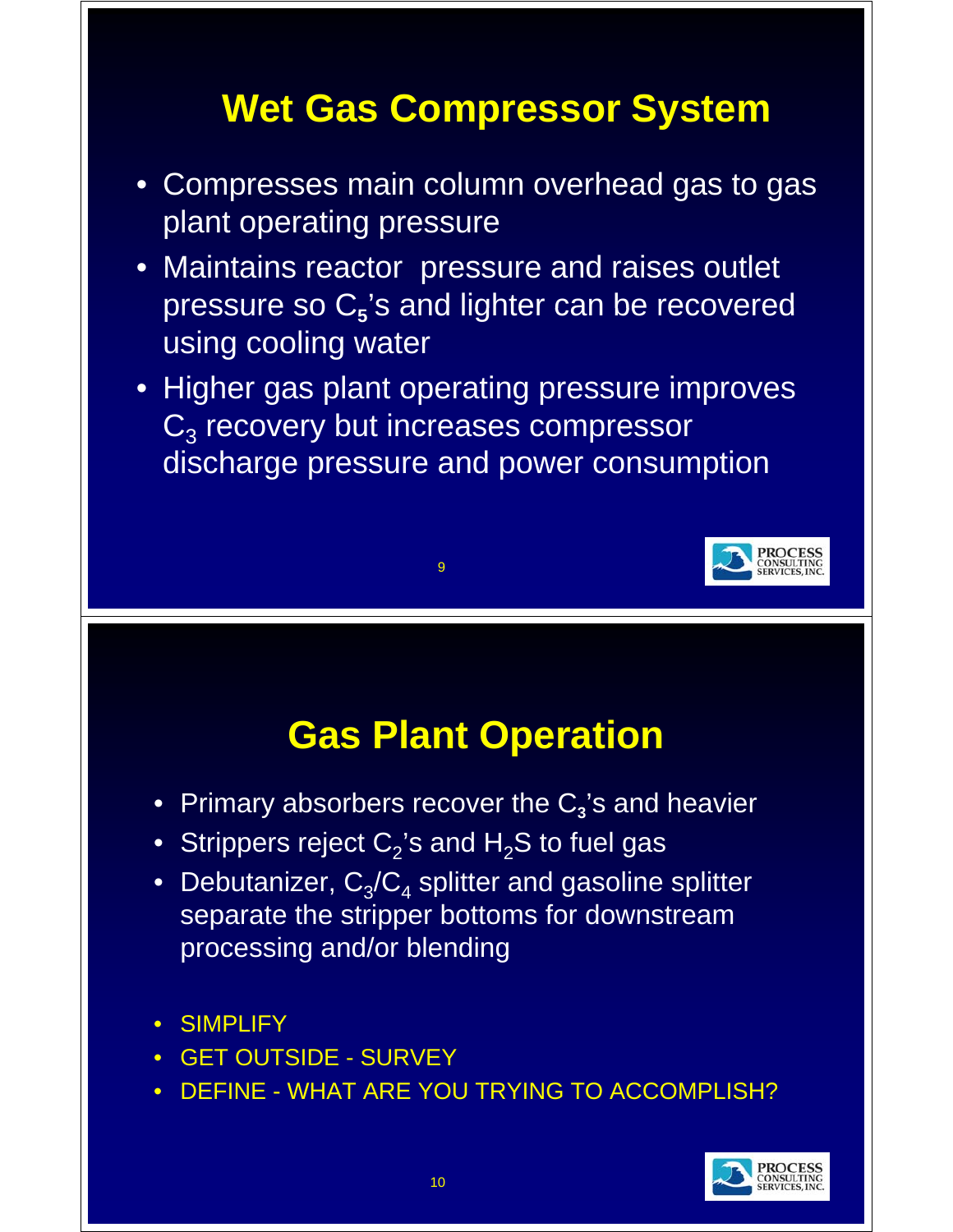

## **Single Column Absorber/Stripper**

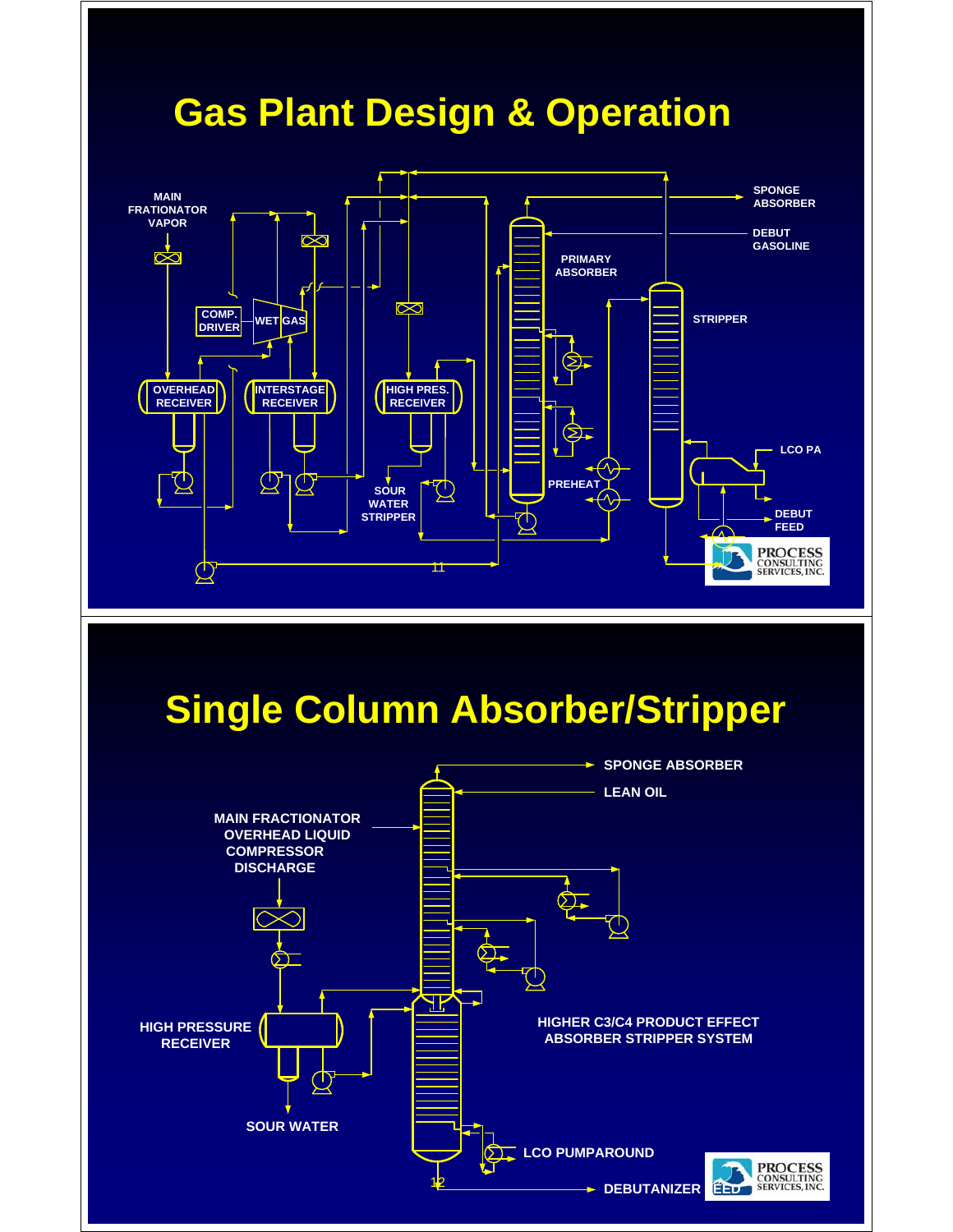## **Primary Absorber**

- Temperature, pressure and L/V affect C<sub>3</sub>'s and heavier recovery
- Minimizing temperature important: intercoolers and refrigeration are sometime used
- Pressure depends on equipment design
- L/V depends on dry gas rate, gasoline yield and debutanizer recycle

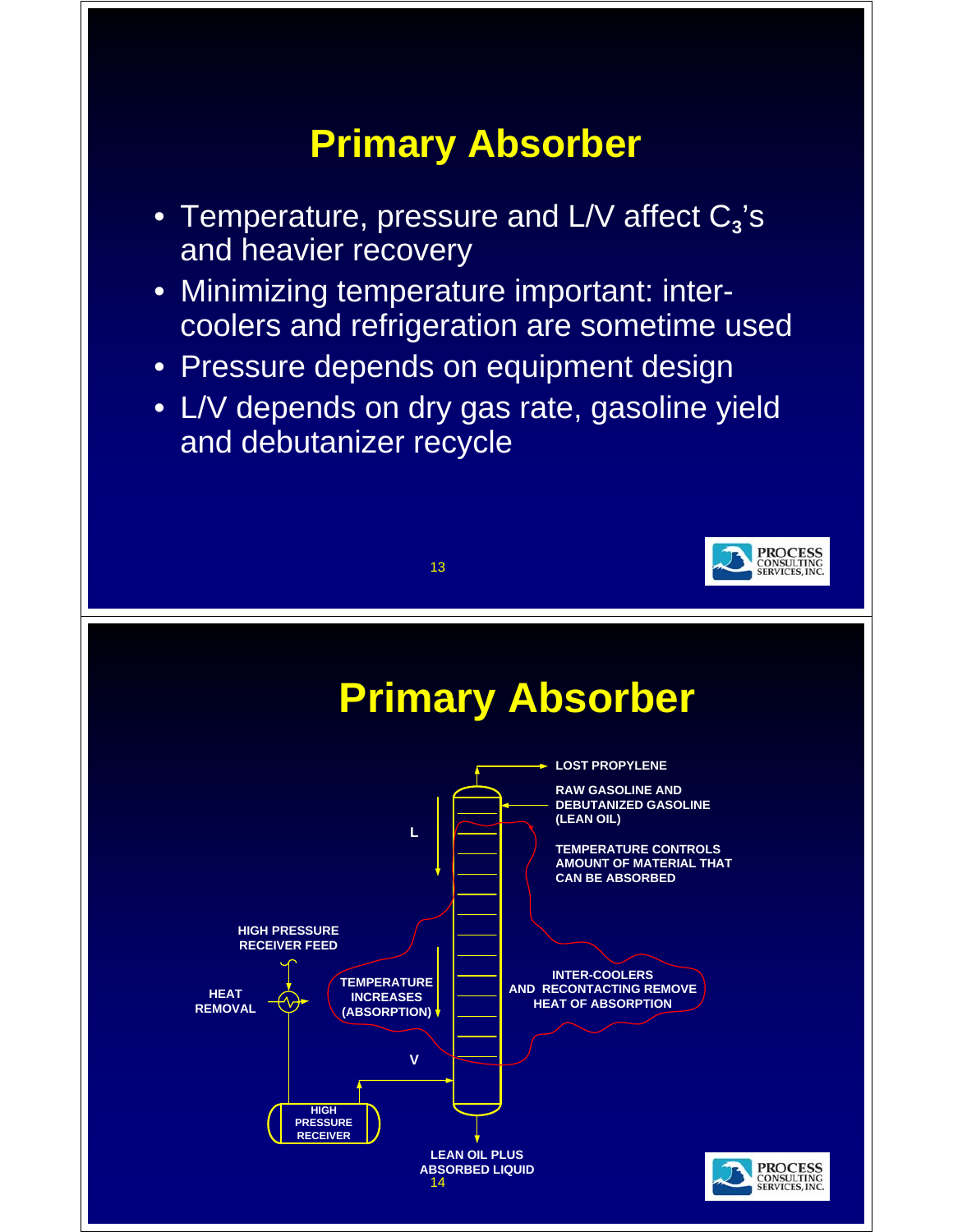# **Primary Absorber Liquid**

- Main column overhead liquid is the main source of liquid  $(L)$  in the primary absorber
- Recycling debutanized gasoline increases liquid rate, improving LPG recovery by raising L/V
- The recycle must flow through the stripper and debutanizer, increasing column loadings and reboiler duty
- When gasoline production is high and dry gas low,  $C_3$  recovery is high because L/V is high -even with no recycle!

15



### **Primary Absorber Inter-coolers**

- Primary absorber lean oil absorbs gases
- Latent heat of absorbed gases increases the liquid temperature
- As temperature rises the liquid absorbs less gases
- Inter-coolers reduce temperature increase allowing more gas to be absorbed
- Adding an inter-cooler increases  $C_3$  recovery by  $\sim$  3%

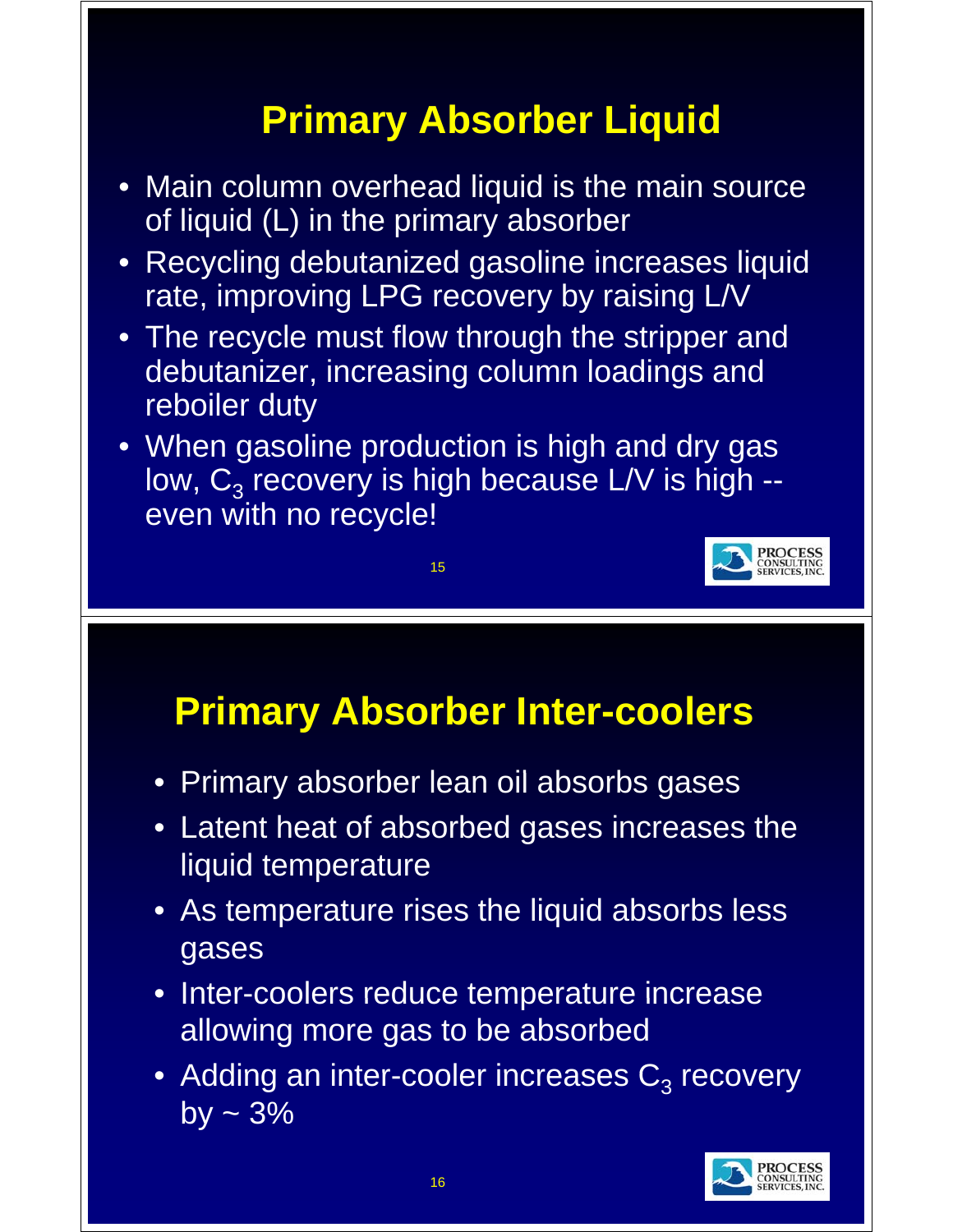

#### **Primary Absorber Pre-saturator**

- Used to increase  $C_3$  recovery
- Contact the leanest gas with the leanest liquid
- Temperature rise from gas absorption is eliminated in exchanger reducing absorber lean oil temperature

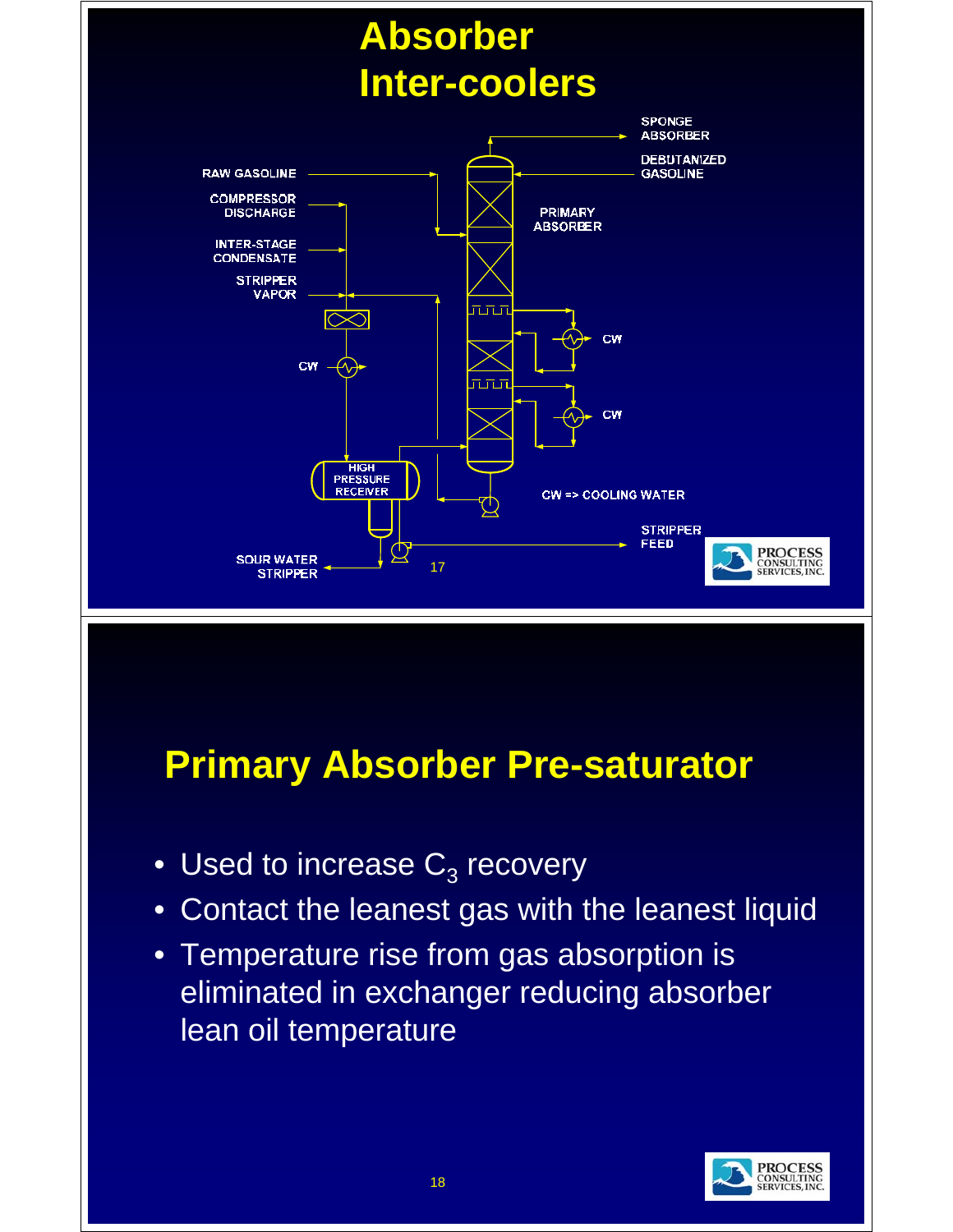

# **Maximizing C<sub>3</sub> Recovery**

- Maximum  $C_3$  recovery is ~ 99%
- This requires chilled water or refrigeration
- Next slide shows all the bells and whistles used to increase  $C_3$  recovery

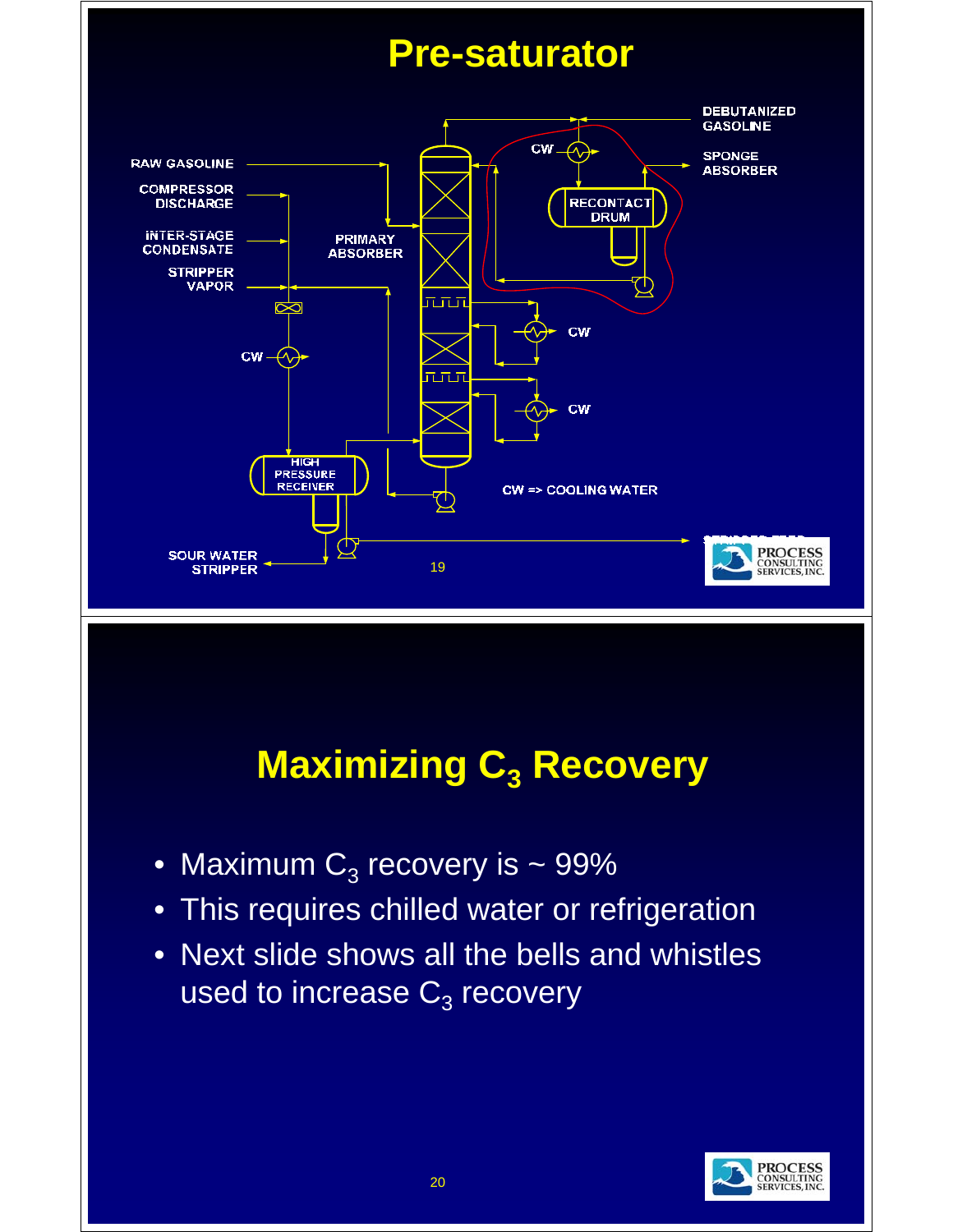

# **Stripper Column**

- Strippers reject  $C_2$ 's and  $H_2S$  to fuel gas
- $\bullet$  Water can form inside the column due to low feed temperature OR
- Free-water can be present in the feed
- If free-water forms or is in the feed then column capacity suffers
- At low column loading, water can be tolerated, and at high loadings it cannot

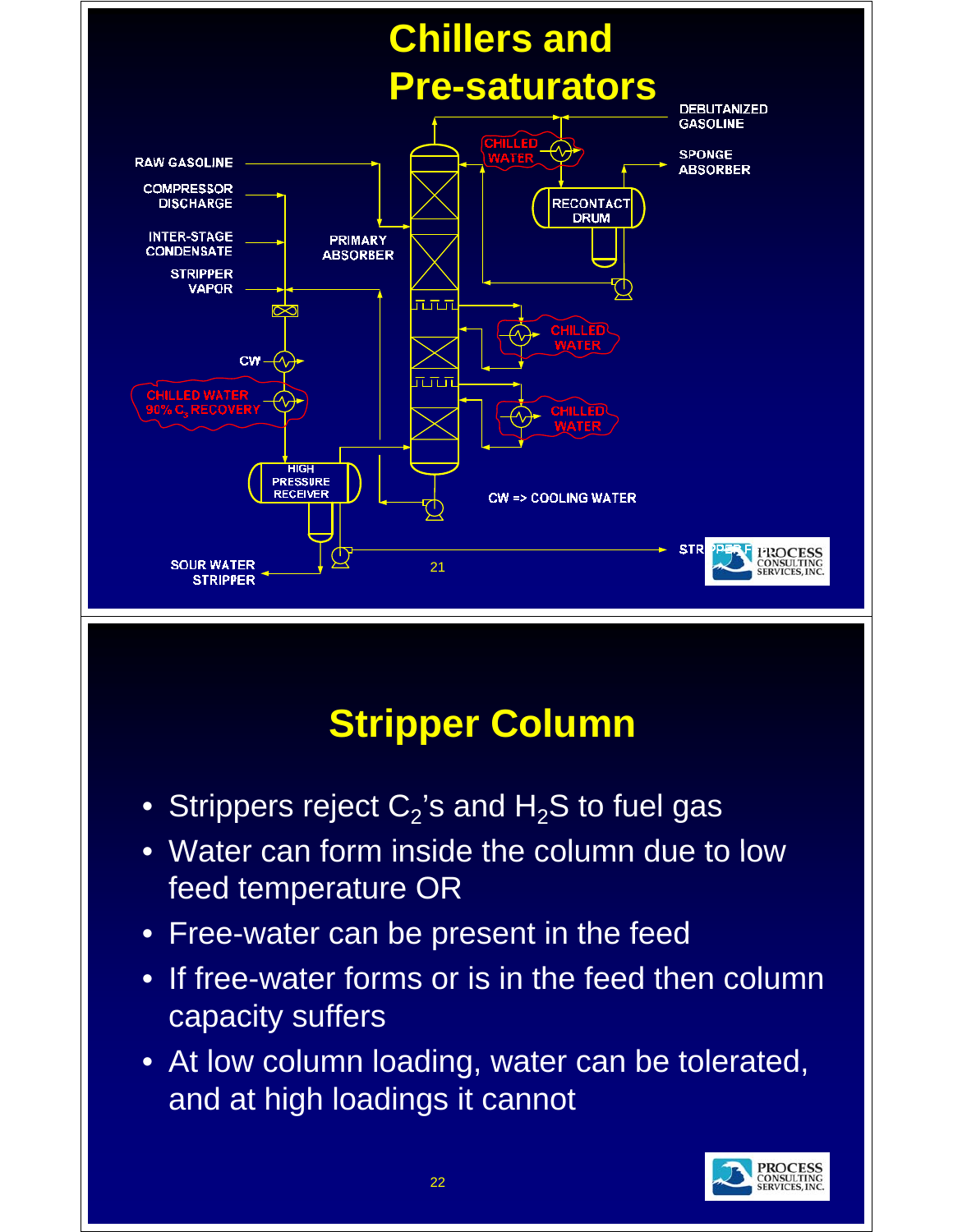

# **Poorly Designed Water Draw**

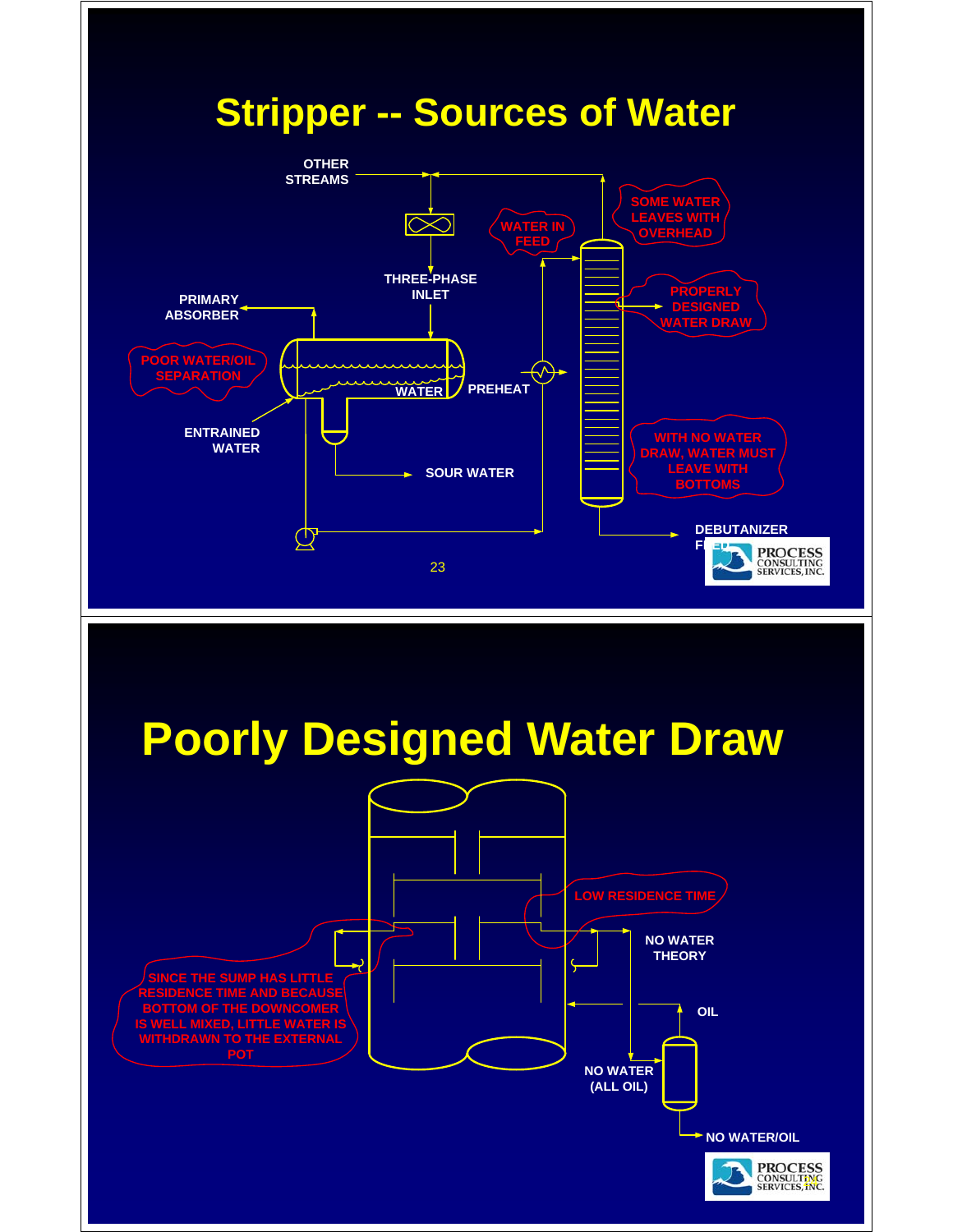

# **Stripper Column**

- Minimizing feed temperature and optimizing reboiler duty improves  $\mathsf{C}_2$ 's rejection
- Low feed temperature can lead to water entrapment
- Stripper columns with low feed temperature need a water draw or heat feed
- Trade off reboiler duty and tower loading vs recovery and water problems

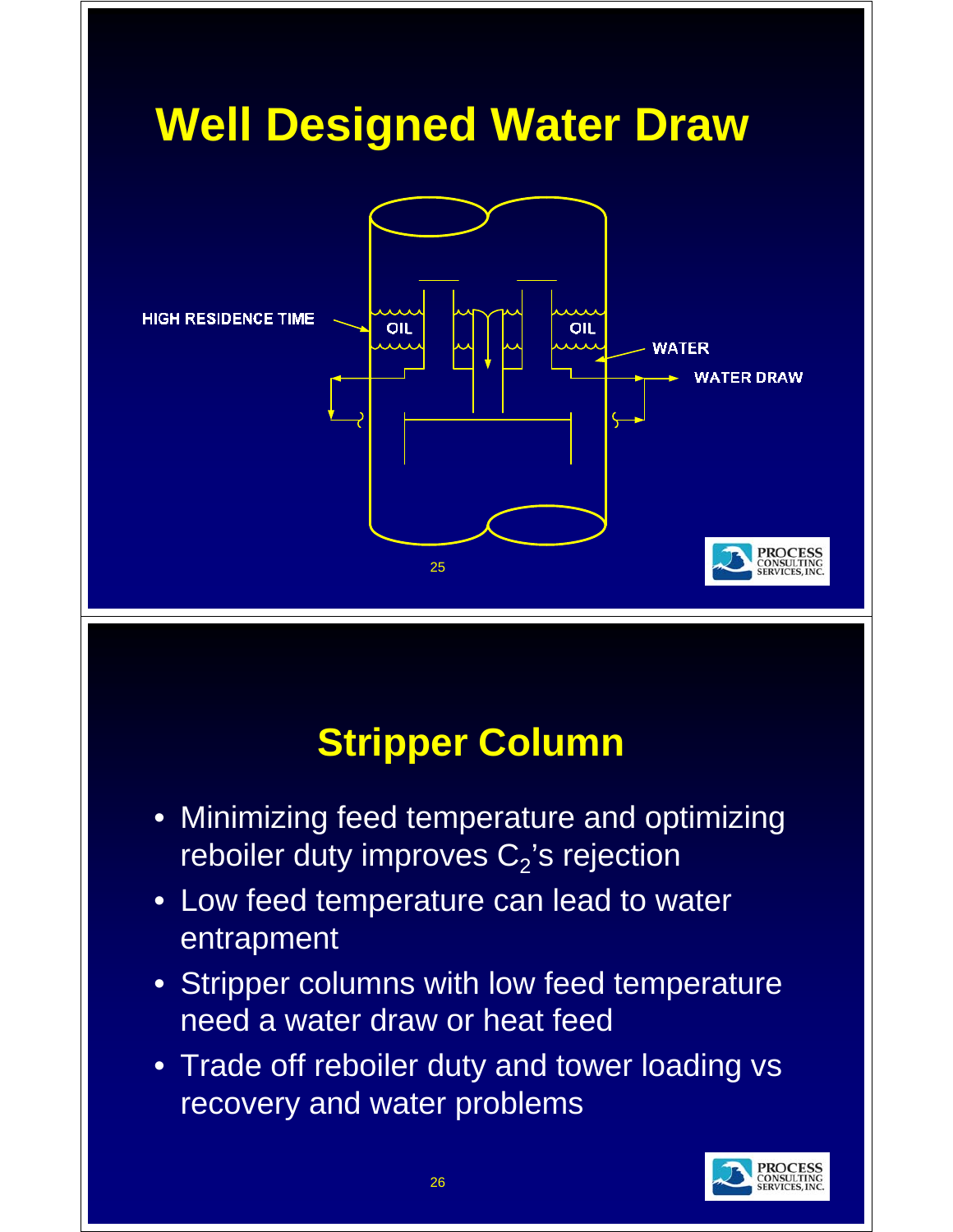#### **General Comments**

- Sponge Absorber
	- LCO foams more than heavy naphtha in the sponge absorber
	- Tray spacing is critical
	- "Credibility Precipice"
- Debutanizer
	- Never pack the debutanizer -- all attempts have failed (avoid being next!)
	- WHY?
	- Debutanizer Reboiler Fouling

27



# **Debut Shell-side Fouling**